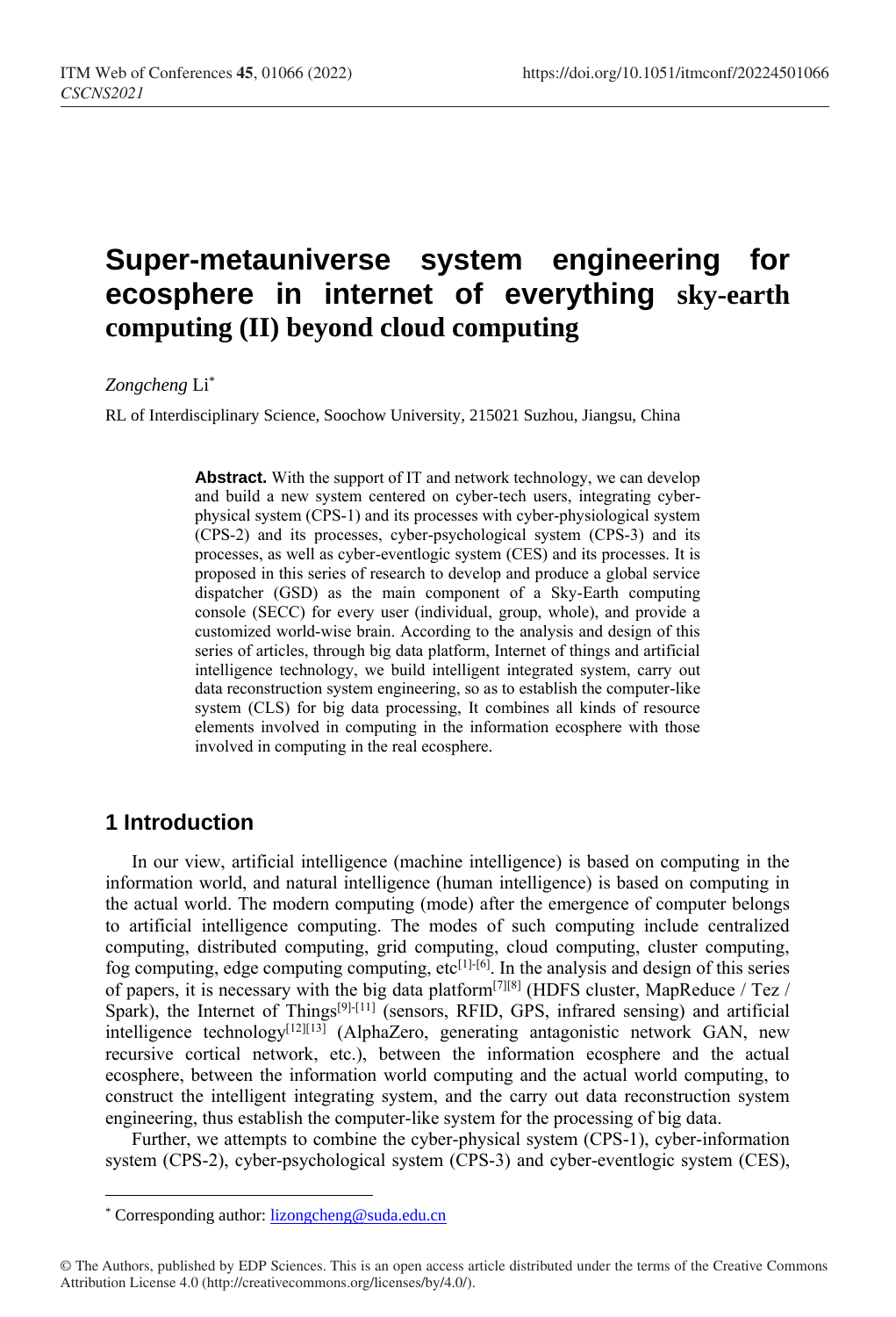and then combine the computing technology system (CT), intelligent engineering system (IE) and social civilization system (SC), so that traditional and modern computing models are comprehensively expanded, and new computing paradigms, models and structures are explored and studied in a general way.

In this series of papers, a new computing beyond the information world is explored, so that the information ecosphere is linked with the actual ecosphere, the information world computing is combined with the actual world computing, and an interactive, integrated and synergistic sky-earth computing (celestial and terrestrial computing) or Super Metauniverse computing is presented. In traditional Chinese culture, "Sky" (or Heaven) and "Earth" are a pair of basic relative categories. In our view, everyone, every organization and every society has its own sky and earth, and the various sky-earth at all levels are the various world at all levels, as well as the various ecosphere systems at all levels.

The Sky-Earth computing technology and Super-metaunivese system engineering proposed in this series of studies to be vigorously developed, should take a user as their center, facing the all-interconnected ecosphere (AIE) of all kinds of users at all levels. One of the basic aspects of the sky-earth computing technology development to be launched in this series of studies is to develop and produce the world-wise brain, and each world-wise brain is a sky-earth computing console (SECC) serving users. This is a control system which serves every user in the whole process and takes the global service dispatcher (GSD) to be developed as the main component. Through this kind of development, a customized global service dispatcher (GSD) can be provided for each user (individual, group, whole). With the global service scheduler as the main component, we can further develop the world-wise brain (WWB) serving every user, and strive to achieve such an ideal scenario: with a sky-earth wisdom brain in hand, everything will be integrated and everyone will be accessible.

#### **2 Super-metauniverse ecosphere with users as its center**

The technology and system engineering of sky-earth computing proposed in this series of studies to be vigorously developed, should take a user as their center, facing the allinterconnected ecosphere (AIE) of all kinds of users at all levels.

In fact, any life, no matter individual or group, no matter natural life or social life, no matter simple low-level life or complex high-level life, has its own ecosphere [14]-[18]. With any life (no matter individual, group or whole) as the center, all the elements directly and indirectly related to the life form an ecosphere according to a certain structure, which can be called the ecosphere.

The various sky-earth, worlds and ecospheres at all levels can be divided into two parts: the physical-actual and psychological-actual worlds and the digital and analog information worlds. Now, in the context supported by Internet, cloud computing and artificial intelligence technology, we can bring the category of "Sky-Earth" into a new system, metaphorizing the information world with "Sky" and the actual world with "Earth". Just as the cloud in cloud computing is a kind of metaphor with fuzziness, mobility and uncertainty, the sky and earth in sky-earth computing is a kind of metaphor with inclusiveness, interactivity and unity.

Each user (individual user, group user and whole user) can use the sky-earth computing console to obtain the global resource support on the all-interconnected ecosphere, as shown in Figure 1. As for the user's ecosphere in Internet of everything, we should make full use of the communication network for telephone, fax machine, telegraph system and satellite communication equipment, and the radio-TV network for television, radio, semiconductor radio and wireless headset, as well as the Internet for desktop computer, computing center,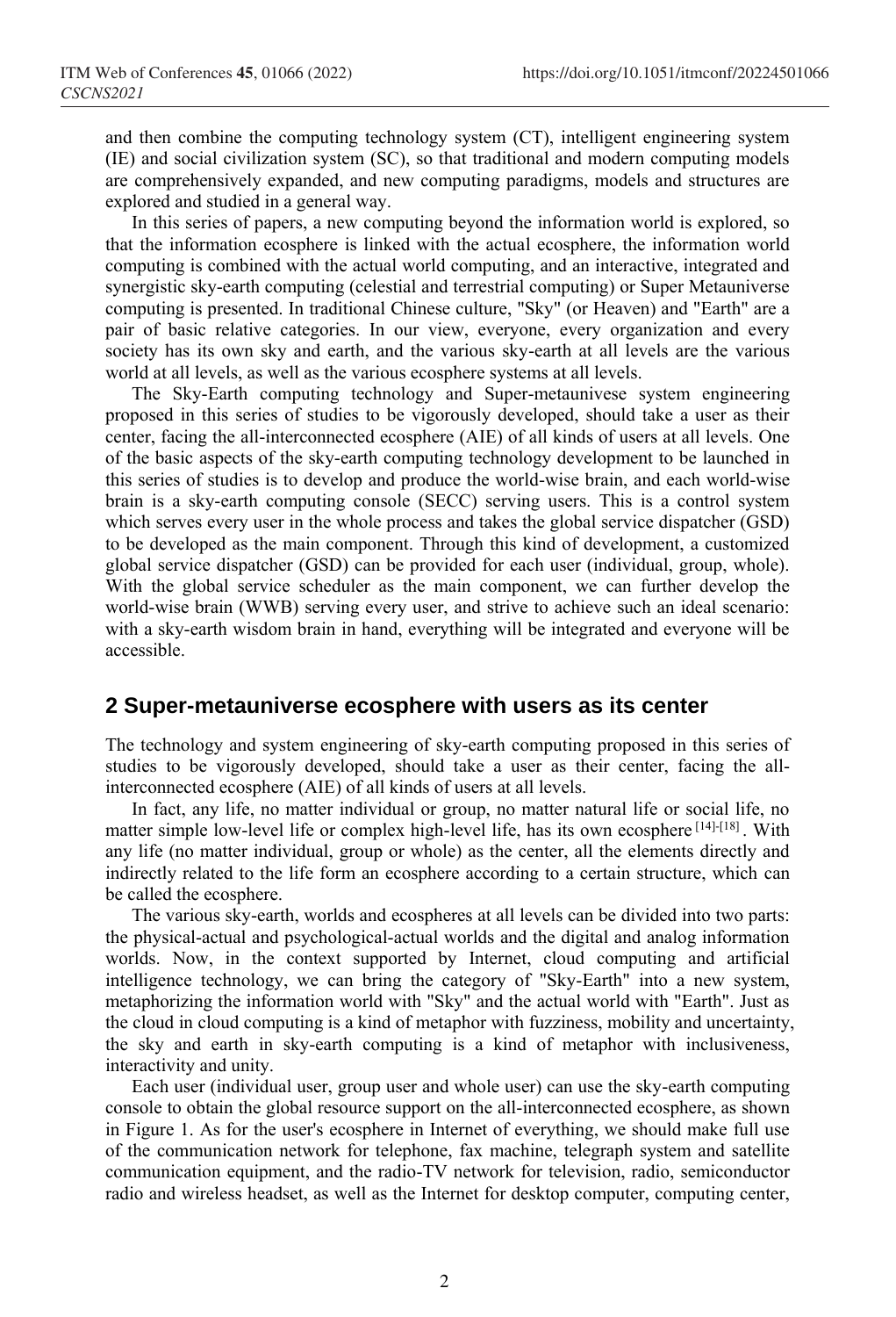large-scale computer, mobile phone, notebook computer, intelligent robot and e-mail, to connect various practical professional application fields.



**Fig. 1.** Interconnected ecosphere with global services by using the sky-earth computing console.

By the analysis and design here, the all-interconnected ecosystem with the support of IT and network technology, can be developed into a complex system with cybertech users as its center. Here, it has a complex multi-connection system: dynamic connection -- benefit connection -- value connection, among which, the horizontal and vertical connection of dynamic chain, the horizontal and vertical connection of efficacy chain, and the horizontal and vertical connection of value chain. It is a collection with a cybertech user as its center and composed of all stakeholders who have direct and indirect contact with this cybertech user. It is also a set of resource allocation elements which have direct and indirect contact with a cybertech user.

Sky-earth fusion system (SEF) is a super-metauniverse system supported by sky-earth computing technology, which can be regarded as hyper-cyber world systems (HCW), that is to say, a fusion of cyber-physical system (CPS-1), cyber-physiological system (CPS-2) and cyber-psychological system (CPS-3), cyber-eventlogic system (CES), etc. It is a multidimensional complex system that uses sky-earth computing technology and its system engineering to combine computing, network and world environment (including physical environment, physiological environment, psychological environment and eventlogic environment). Through the organic integration and deep cooperation of 3C (computation, communication and control) technology, it can realize the real-time perception, dynamic control and information service of large-scale engineering system in complex society. HCWS based on sky-earth computing can carry out the integrated design of computing, communication with physical system, physiological system, psychological system and reasoning system, and realize the integration of various related systems, processes and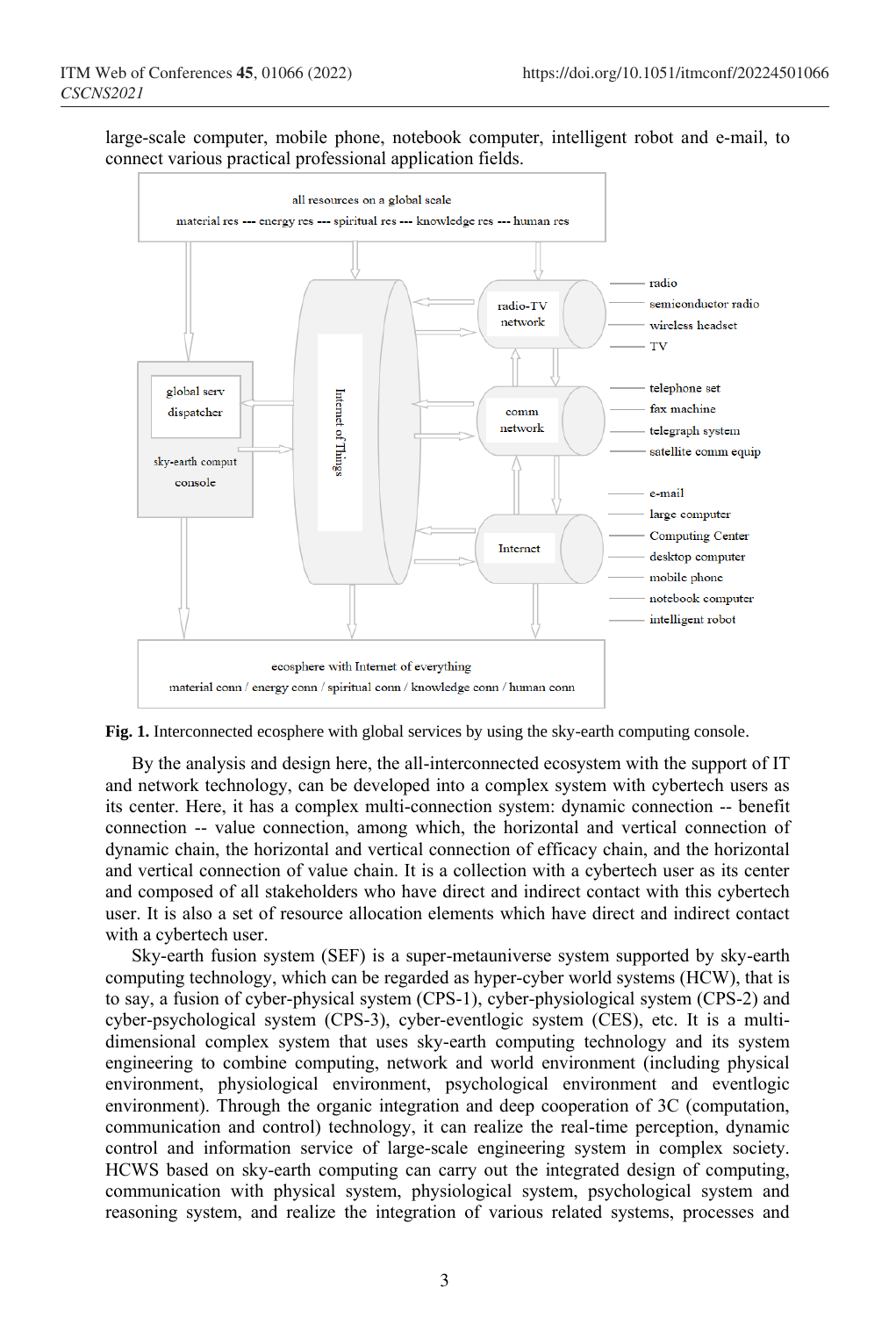elements more reliably, efficiently and cooperatively. Therefore, it has an important and wide application prospect.

Through the technology development of super-metauniverse system engineering, a customized global service dispatcher (GSD) is provided for each user (individual, group, whole). As the main component of WWB, the global service scheduler should have at least three functional modules, as shown in Figure 2 :

(1)Unified nornal measurement. This basic function is the computing technology of grand unified normalization, which can make a unified measurement of all kinds of resources across borders, domains and levels;



**Fig. 2.** Sky-earth computing console with global service dispatcher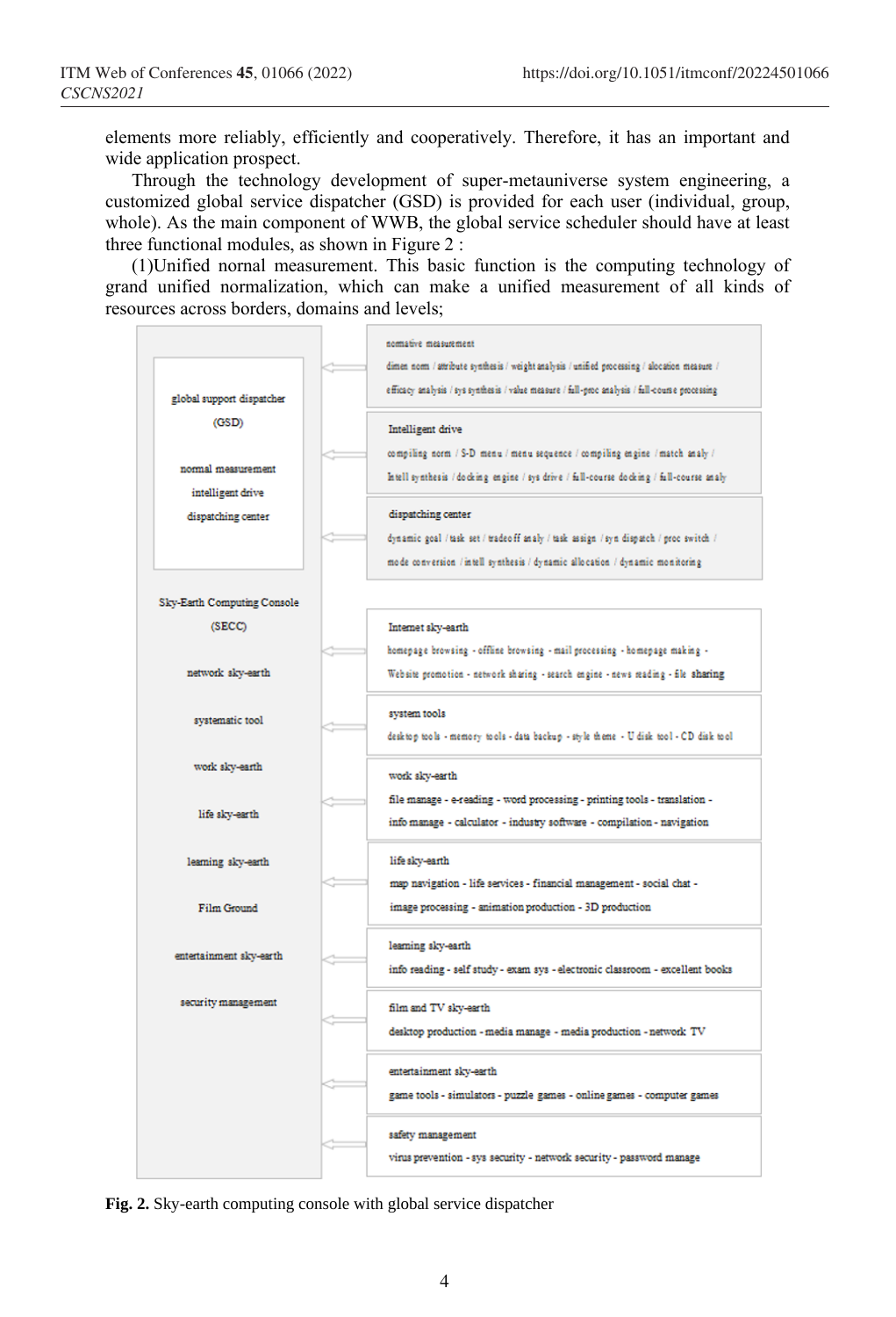(2) Advanced intelligent engine of supply-demand docking. This basic function is to provide customized menus for both supply and demand with the user's movement, and realize the intelligent docking of supply-demand matching as soon as possible through the supply-demand compiled search engine, so as to achieve the holo-synergic intelligent drive;

(3) Advanced intelligent-integrated dispatching system. This basic function is to form a dynamic sequence of ecosphere in the whole process according to the results of large-scale dynamic supply-demand intelligent docking, follow the user's mobile process in switching, and carry out mode conversion, so as to realize the support of global resources for the user.

The ultimate goal of the development of sky-earth computing technology is to establish a global support system for every user (individual user, group user and all users). in other words, to equip each user with a world-wise brain (WWB), let every user become the master of his life, the suject of his work, the leader of his entertainment and the protagonist of his social life.

Suppose that for a user, there is an ecosystem with Internet of everything. Here, there are 11 direct factors at different spatiotemporal points, and 15 indirect factors at different spatiotemporal points. If we number 26 spatiotemporal factor points, we can assume that:

at spatiotemporal factor pt 1, the user only has pure emotional link with this factor pt;

at spatiotemporal factor pt 2, the user has complex multiple interests with this factor pt, including economic interests, political interests, support and follow-up interests;

at spatiotemporal factor pt 3, the user has info and material link with the factor pt;

at spatiotemporal factor pt 4, the user has professional and econ links with this factor pt;

at spatiotemporal factor pt 5, the user only has pure material link with the factor pt;

at spatiotemporal factor pt 8, the user has emotional and cultural links with this factor pt;

at spatiotemporal factor pt 9, the user has political, professional and cultural links with this factor pt;

and so on.

#### **3 Super-metauniverse system engineering for every user**

In the research and design of this series, we should provide users with global service dispatcher and sky-earth computing console (World wise brain), and provide users with the support of sky-earth computing technical system. On this basis, with the user (individual user, group user, whole user) as the center, we carry out the real-time dynamic service in whole process for the user's ecosphere in Internet of everything, it is super-metauniverse system engineering.

In order to provide the technical foundation of super-metauniverse system engineering, it is necessary to organize the advanced  $R \& D$  forces of the whole world, make full use of the technology, software (web-software, sys-software, app-software), system, platform, network (Internet, comm-network, radio-TV network) in the information field, and integrate the technology and knowledge (web-knowledge, sys-knowledge app-knowledge), system, platform and network (energy network, logistics network, capital network, human network, knowledge network, social network, etc.) in various professional application fields, to develop a comprehensive-integrated technology, software, system, platform, network, network architecture, link layer, network layer, transmission layer and application layer in the whole field, so as to dispatch the resources of centralized computing, distributed computing, grid computing, utility computing, load-balancing computing, parallel computing, as well as cloud computing, cluster computing, fog computing, edge computing. Sky-earth computing system engingeering with the user as its center for the ecosphere in Internet of everything, is as shown in Figure 3.

The basic object of super-metauniverse system engineering is not only the Internet of everything, but also the all-interconnected ecosphere. For users staying at a certain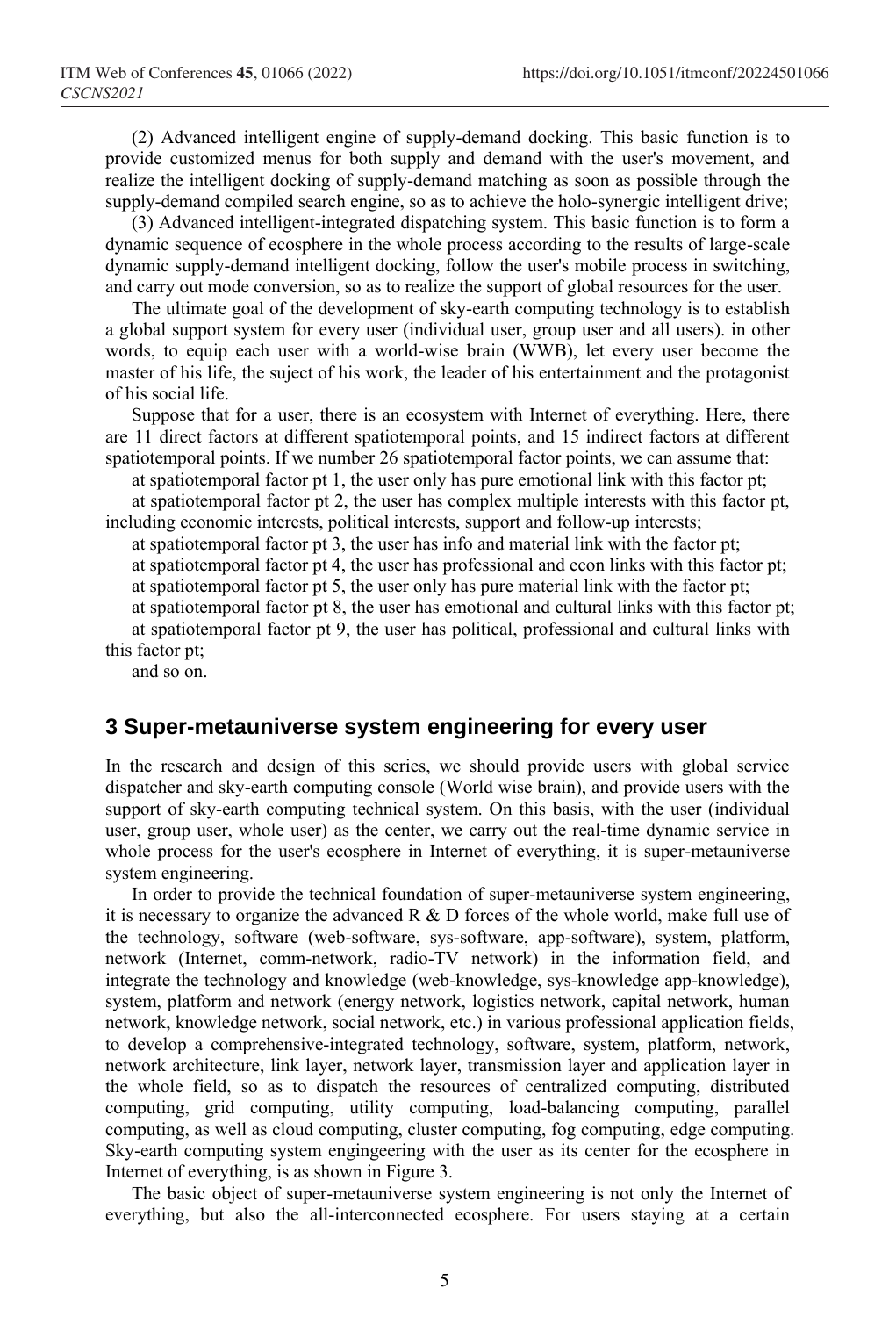spatiotemporal point, the user's interconnected ecosphere is the deterministic ecosphere in Internet of everything; For users moving at different spatiotemporal points, the user's interconnected ecosphere is the whole migration ecosphere in Internet of everything.

The main content of super-metauniverse system engineering is to serve the user's resource allocation. In the complex ecosphere in Internet of everything, resource allocation can be divided into several major elements, such as seven elements: information, goods, personnel, capital, raw materials, services (including management) and organization. Corresponding to different elements, there are different Internet, such as information internet, goods Internet, personnel Internet, capital Internet, resource Internet, service Internet and organization Internet.

Using the global service dispatcher (GSD) and sky-earth computing console (SECC, i.e. world wise brain), we can provide users with aux-synergic design, aux-synergic R&D, auxsynergic organization, aux-synergic operation, aux-synergic cooperation, aux-synergic management, aux-synergic adjustment, aux-synergic detection and aux-synergic maintenance, thus users can become the design center, R&D center, organization center, operation center, cooperation center, management center, adjustment center, detection center and maintenance center of their own super-metauniverse system engineering. The super-metauniverse system engineering supported by information technology, computing technology and network technology is shown in Figure 3.



**Fig. 3.** Sky-earth computing console with global service dispatcher.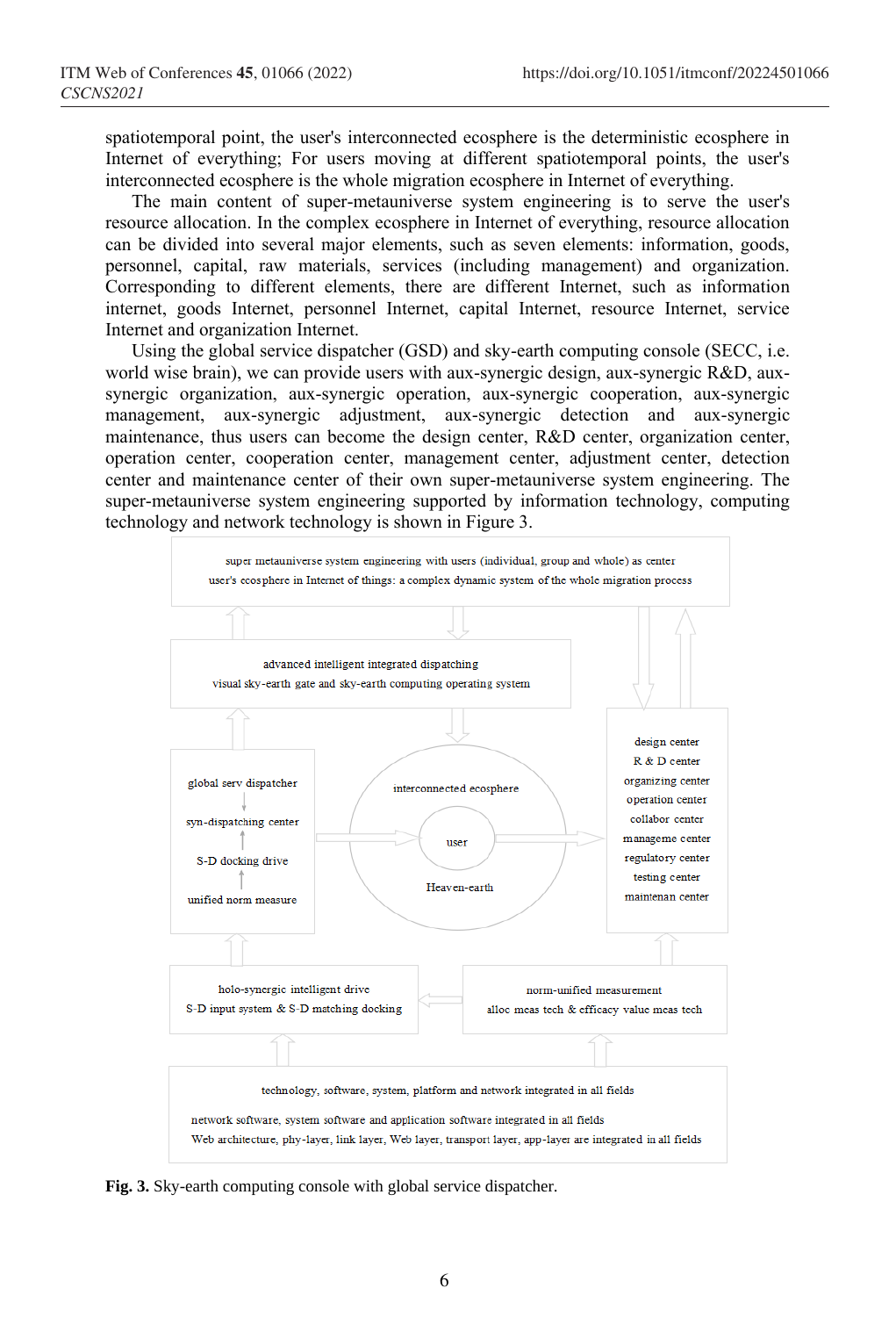Each spatiotemporal point determines a certain space range and a certain time range. For figures 4 and 5, suppose that:

the space range and time range indicated by point A are: a residential area in Z community, Y District, X city, 5:30-7:30 in the morning;

the space range and time range indicated by point B are: block A, business building, K Industrial Park, H District, X city, 8:00-9:00 in the morning;

the space range and time range indicated by point C are: an office area of Z scenic spot in the suburb of X city,  $9:30-10:30$  a.m;

the space range and time range indicated by point D are: temporary office area of P Development Zone, N District, M City, 12:00-2:00 noon.

Figure 4 shows the basic contents of user activities at different spatiotemporal points A, B, C and D in the interconnected ecosystem. As shown in Figure 4:



**Fig. 4.** Basic contents of user activities at diff spatiotemporal points A, B, C, D in interconn ecosphere.

at spatiotemporal point A, the main contents of user activities include: breakfast A1, thinking A1, car preparation A1, refueling A1, processing A1, navigation A1, packing A1, packing A1;

at spatiotemporal point B, the main contents of user activities include: talking B1, parking B1, submitting B1, receiving B1, equipping B1, equipping B1, drinking B1, and feeding B1;

at spatiotemporal point C, the main contents of user activities include: negotiation C1, negotiation C1, transfer C1, arrangement C1, eqpt C1, consumption C1, consumption C2, eqpt C1, eqpt C2;

at spatiotemporal point D, the main contents of user activities include: Parking D1, lunch D1, summary D1, cleaning D1, tea D1, lunch D1.

Figure 5 shows the various resources that users need to support at different spatiotemporal points A, B, C and D in the interconnected ecosphere. As shown in Figure 5: at spatiotemporal point A, the main resources users need to support include:

food A1, document A1, truck A1, engine oil A1, information A1, suppl A2, suppl A2; at spatiotemporal point B, the main resources users need to support include:

file B1, truck B1, data B1, data B2, eqpt B1, eqpt B1, beverage B1, and drug B1;

at spatiotemporal point C, the main resources users need to support include:

file C1, file C2, car C1, data C1, eqpt C1, suppl C1, suppl C2, suppl C3, suppl C4; at spatiotemporal point D, the main resources users need to support include:

file D1, car D1, eqpt D1, suppl D1, suppl D2.

at spatiotemporal point A, the suppports that users need service support include: community A1, manufacturer A1, manufacturer A2, organization A1 and organization  $A2$ ;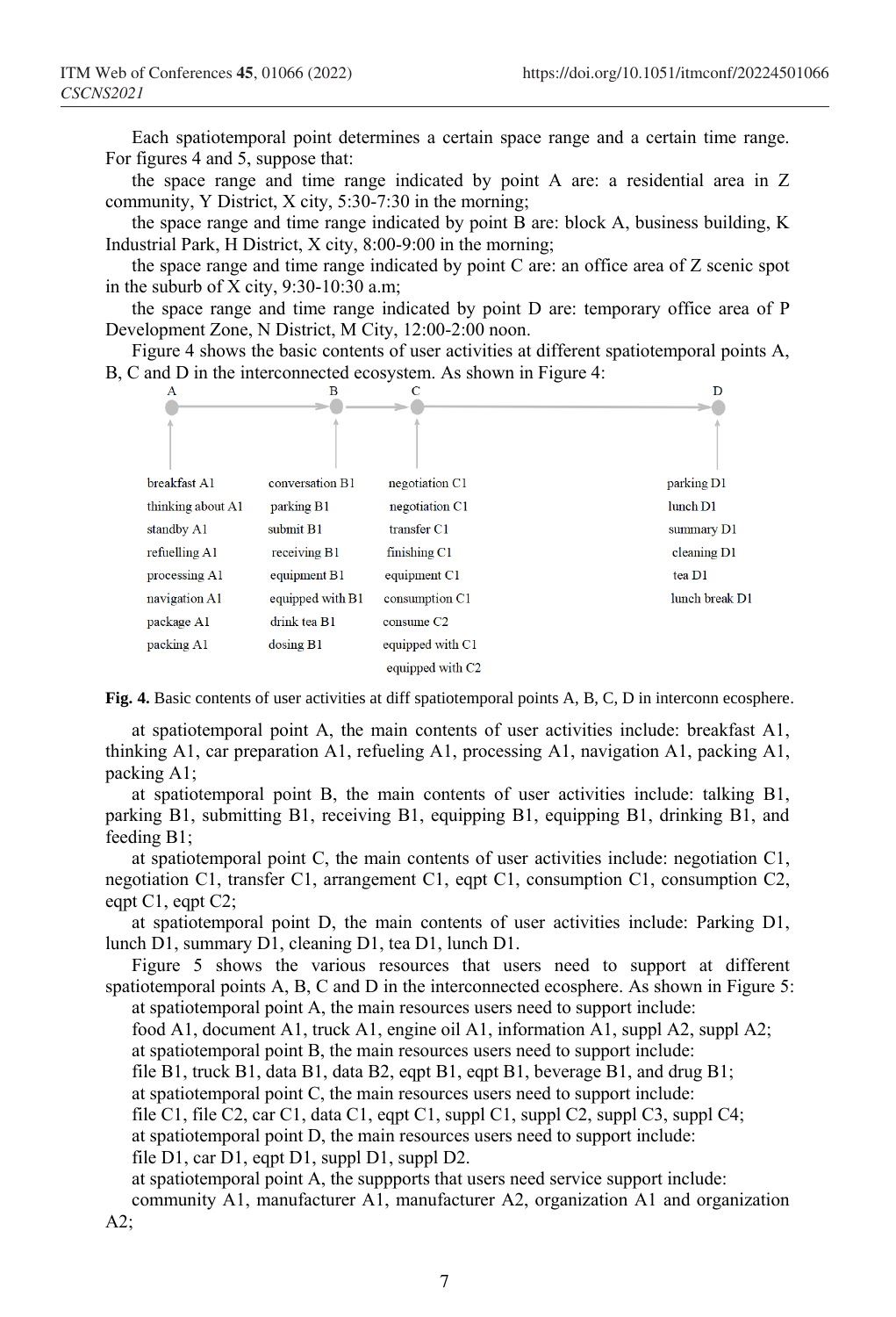

**Fig. 5.** Various res that users need to support.

at diff spatiotemporal points A, B, C, D in interconn ecosphere

#### **4 Sky-earth computing as expansion of cloud computing**

The overall framework of super-metauniverse system engineering is shown in Figure 6.

In this figure, indiv S-E gate expresses the visual gate of individual sky-earth, org S-E gate expresses the visual gate of organizational sky-earth, region S-E gate expresses the visual gate of regional sky-earth, soc S-E gate expresses the visual gate of social sky-earth; indiv S-E path expresses the visual path of individual sky-earth, org S-E path expresses the visual path of organizational sky-earth, region S-E path expresses the visual path of regional sky-earth, soc S-E path expresses the visual path of social sky-earth; indiv S-E space expresses the visual space of individual sky-earth, org S-E space expresses the visual space of organizational sky-earth, region S-E space expresses the visual space of regional sky-earth, soc S-E space expresses the visual space of social sky-earth.

According to the overall framework designed in this series of research, the basic composition of the technology system of sky-earth computing is as follows:

Sky earth wise brain is mainly for computing in the information world and computing in the actual world. It is mainly composed of sky-earth compilers, allocation measurement platform, value measurement, supply-demand docking stack, dynamic analyzer and fair trade-off device;

The sky-earth wisdom database is a collection of new thought system, new science system and new technology system facing the new civilization world;

The integrated processor is mainly composed of totalizer, controller and arithmetic unit. Its function is sky-earth information processing and execution of integrated instructions. Its summary mainly includes classification, synthesis and allocation;

The sky-earth central processor is mainly composed of the sky-earth integrated processor, the scene-conversion central instrument (integrated browser) and the integrated scheduler that we are organizing to develop;

The sky-earth computing platform mainly consists of five plates, namely, knowledge innovation plate of new civilization, sky-earth computing plate of new civilization, wisdom experience plate of new civilization, comprehensive service plate of new civilization and technology development plate of new civilization.

The sky-earth integrated dispatcher is mainly composed of the big-vision operating system, sky-earth wise brain, central dispatching console and central controller that we are organizing and developing;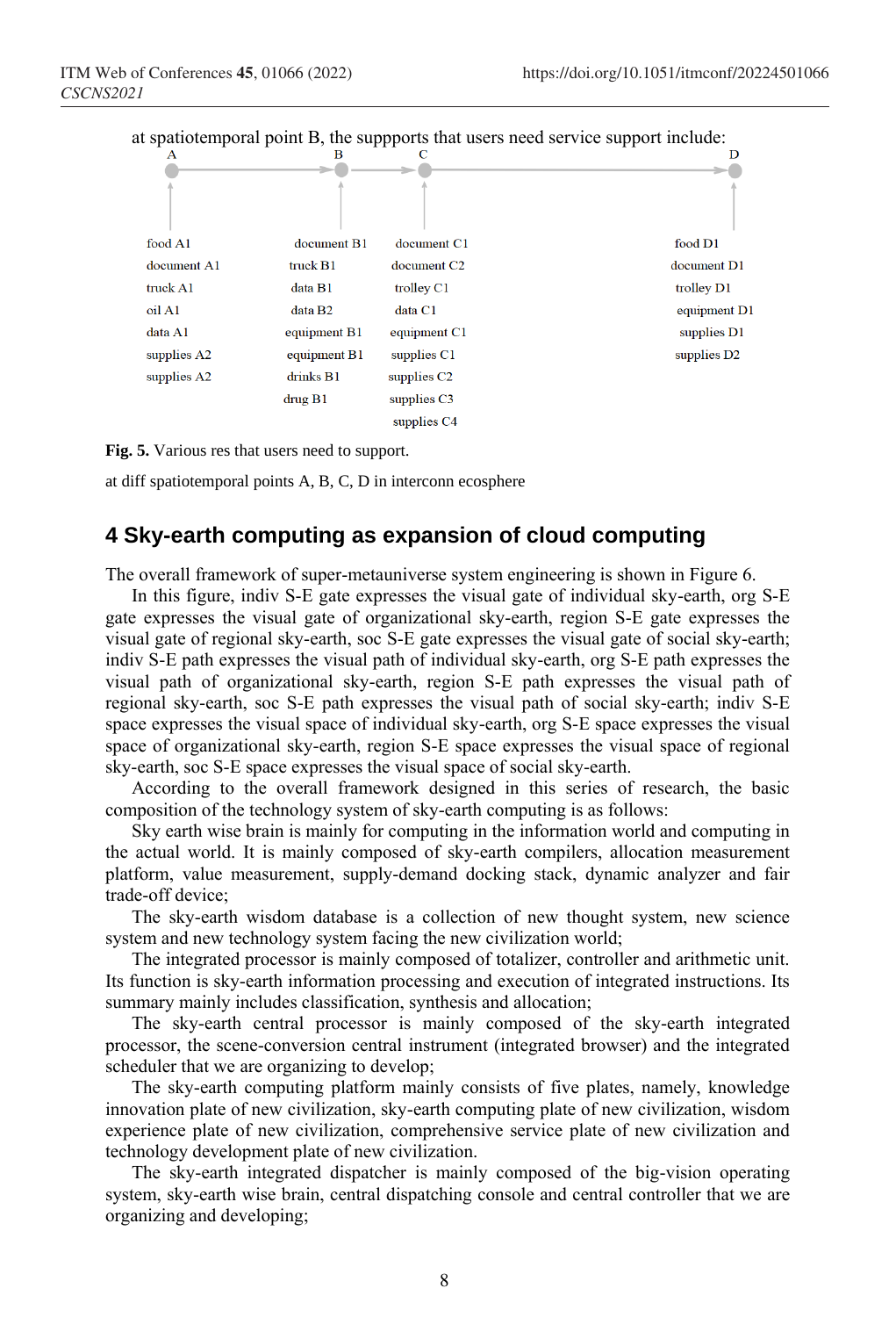

**Fig. 6.** Overall Framework of super-metauniverse system engineering.

Sky-earth operating system includes big-vision operating system and new wisdom operating system;

The sky-earth activity center includes the sky-earth experiential center and sky-earth dispatching center;

The basic components of sky-earth experiential center are as follows:

Sky-earth visual gate is divided into social sky-earth gate, regional sky-earth gate, organizational sky-earth gate, personal sky-earth gate, etc;

Sky-earth visual channel is divided into informational world channel ( I channel ) and actual world channel ( R channel );

Sky-earth visual space is divided by boundary, field, block and circle;

Sky-earth dispatch center is mainly composed of dispatching console and controller which we are organizing to develop;

Sky-earth central dispatch console is divided into the info-world dispatch console (IDC) and the actual world dispatch console (RDC);

The basic functions of sky-earth controller include programming, searching elements, navigation, scheduling and command. It is divided into information world controller ( I keyboard ) and actual world controller ( R keyboard ). The two types of controllers are mutual instructions, guidance, assistance and support for each other;

The network platform of sky-earth computing can be regarded as the synergistic-control platform for the Internet of everything. It refers to the various service support systems of sky-earth computing network based on the Internet of everything. It not only faces the information world (the digital and analog information world), but also faces the actual world (the physical and psychological real world);

The cluster system of sky-earth computing website is divided into central websites, system websites, department websites, regional websites, basic websites, user websites and so on;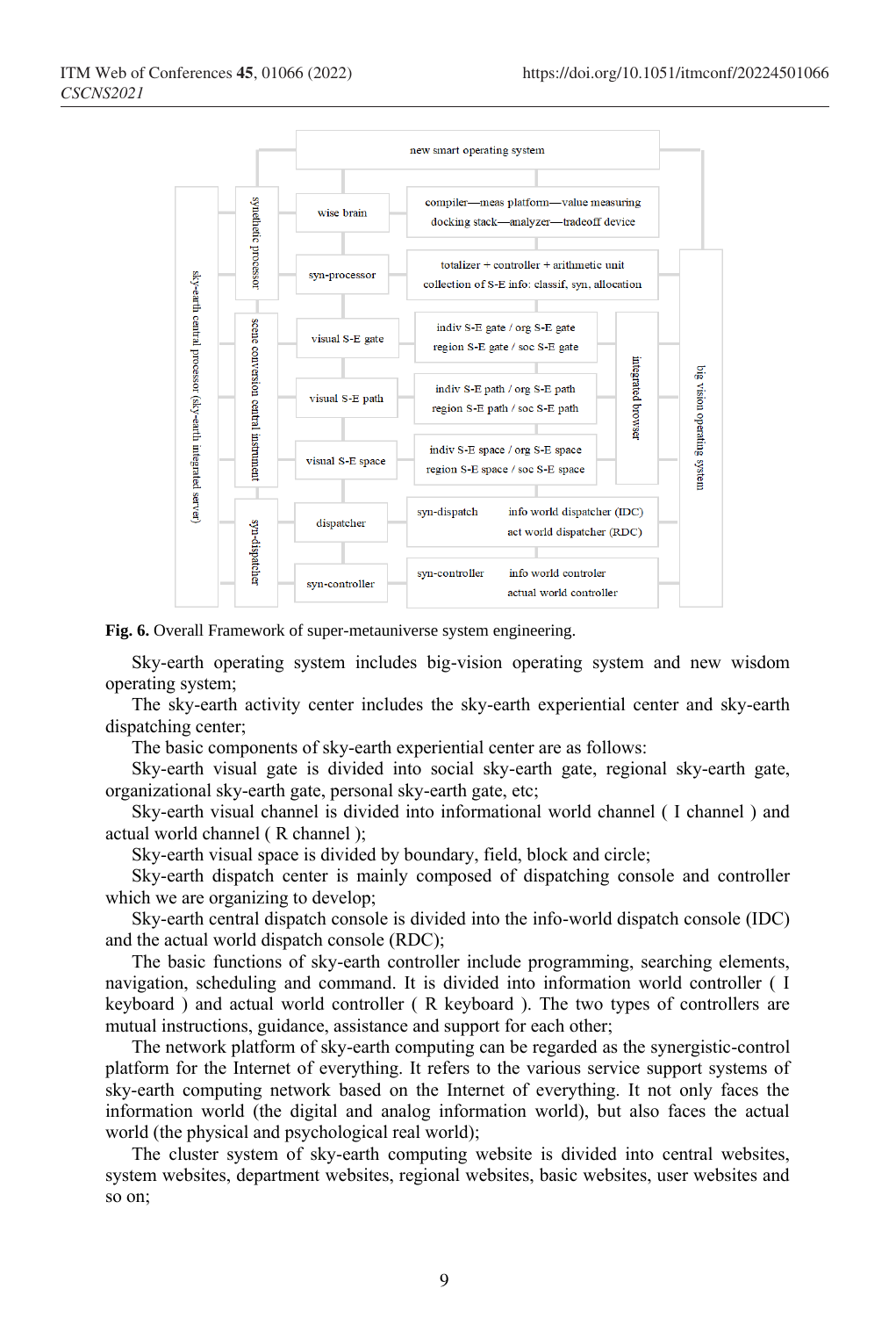The sky-earth integrated processing center covers command platform, operation platform, control platform, organization platform, management platform, etc. it not only faces the offline operation system, offline control system, offline organization system and offline management system of the actual world, but also faces the online operation system, online control system, online organization system and online management system of the information world.

Through the HDFS cluster (MapReduce / Tez / Spark, Storm, Spark Streaming, S4, Heron, etc., or Impala, Drill, PRESTO) of the underlying architecture of big data platform, many NameNodes, a large number of DataNodes, and a large number of computers, mobile communication tools, data warehouses (using Spark SQL, Hive SQL, Pig, etc.) and artificial intelligence components (for example, AlphaZero, generate countermeasure network GAN, Vicarious's new recursive cortical network, Geoff Hinton's new capsule network), super-metauniverse system engineering can realize the unified scheduling (currently assisted by Oozie, Azkaban, light task scheduler, Zeus, etc.), unified processing (currently assisted by SQL) and unified computing (currently with HDFS cluster and Spark, Storm, Heron, etc) of various data.

The basic structure of science and technology of super-metauniverse system engineering is shown in Figure 7. The sky-earth computing is not only the sky-earth computing everyone, but also the sky-earth computing of every organization, and even the sky-earth computing of the whole society. Taking users (individuals, organizations, and society) as the computing center, it faces the various application scenarios of users (the scenario is a system composed of objects, tools, facilities, platforms and resources, including actual scenes and informational scenes; or, physical scenes, informational scenes and psychological scenes; or, natural scenes and social scenes), and then faces the various environments of users (actual existing environment and information environment; or physical environment, informational environment, psychological environment; or natural environment and social environment).



**Fig. 7.** Science and Technology System of super-metauniverse system engineering.

Different from traditional computing and modern computing, the subject of sky-earth computing is a special man-machine (human and computer, mobile phone, robot) agent, and in our view, man-machine agent is a typical intelligent-integration subject. Through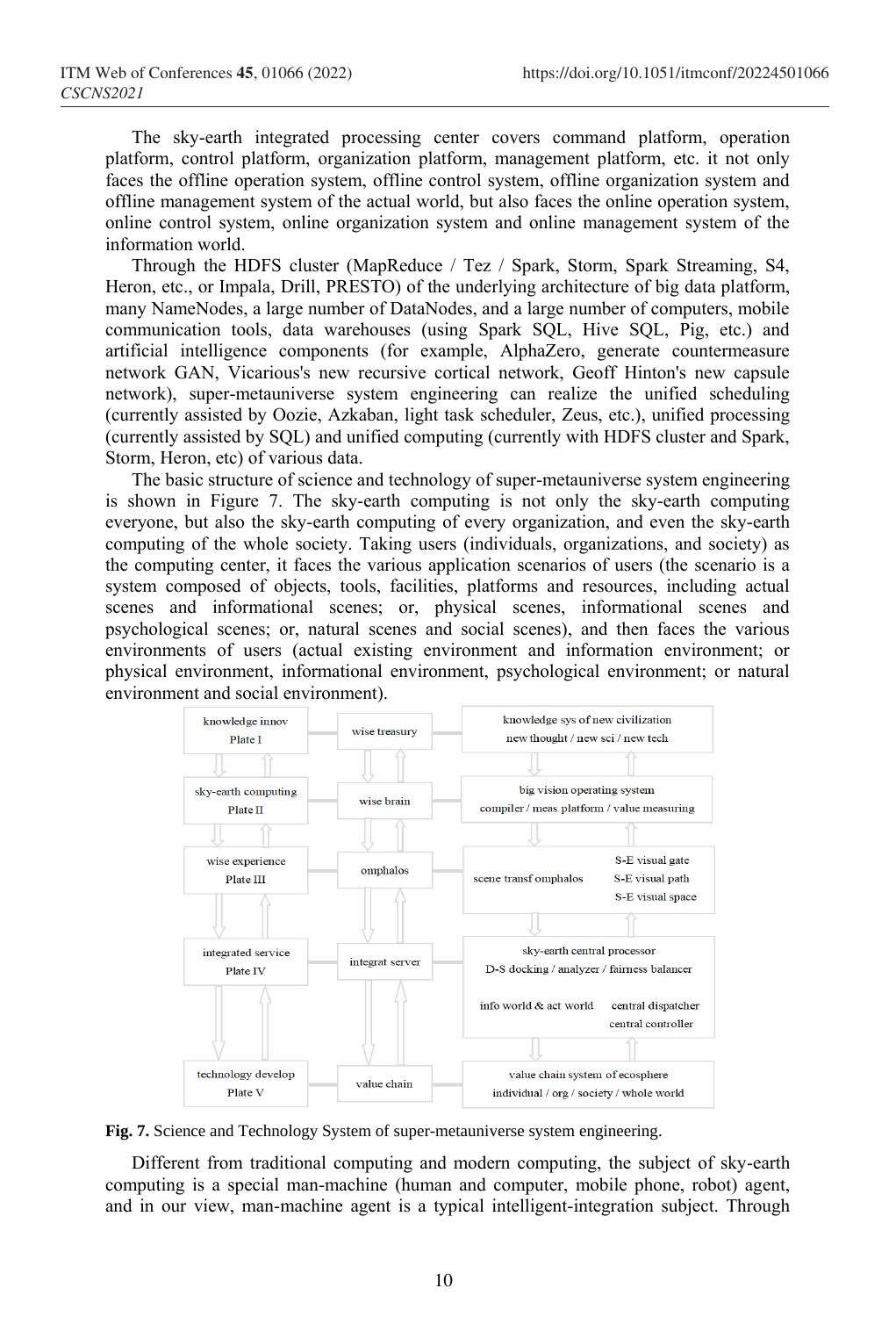single and many human-computer agents, we can turn every person, every group, every organization, every department, every region and every society into intelligent-integration subject. In addition to the rest time, every individual, every family, every organization, every community, every sector, every town, every region, every country, every international organization and every global organization, as a social intelligent computer system at all levels, carries out calculation (information processing and data analysis) all the time, and this kind of calculation (information processing and data analysis) is often closely related to the life, work, leisure and other activities carried out by all kinds of subjects at all levels.

Different from traditional computing and modern computing, the super-metauniverse system engineering is to take each person, every organization and every society as the center, combine the natural intelligent computation based on manual computation with the artificial intelligence computation based on computer, and create the sky and earth of each person, organization and society through the expanding and reproducing Internet of everything, and the various sky-earth at all levels are the various world ecospheres at all levels.

Here, organizational mobility is carried out in the cross-border and cross-level flow of all stakeholders of the organization, including "insiders" and "outsiders" in the traditional sense. The mobility of organization is the that of real-time, real-time, long-term and super long-term organization. It involves the mobility of the whole staff among components, combinations, modules, platforms, networks, various scenes at all levels, and various ecospheres at all levels, and various worlds at all levels.

The development from IT technology to DATA technology is a great progress and improvement, while the development from data technology to the hyper-cyber world synthetize technology proposed in this series of researches is a great leap and revolution. Everything in the world, whether physical, energy, or spirit, knowledge, or information and data, can be incorporated into the system framework of various types of world ecospheres at all levels for unified processing, unified calculation, unified analysis and unified scheduling.

I would like to express my sincere gratitude to the domestic and foreign researchers, my colleagues and relatives. Without their enlightening instruction, impressive kindness and help, I could not have completed my work.

## **References**

- 1. Haibo He; Jon Garibaldi; Kay Chen Tan; Julian Togelius; Yew Soon Ong, CIS Publication Spotlight, Computational Intelligence Magazine, Vol 14, No 3, 2019, p: 4 - 6
- 2. Dongbin Zhao; Simon Lucas; Julian Togelius, Deep Reinforcement Learning and Games, Computational Intelligence Magazine, Vol 14, No 3, 2019, p: 7 - 7
- 3. Mitch Waldrop, Big data: Wikiomics, Nature 455, 22-25, 2008
- 4. Hutter, M., One Decade of Universal Artificial Intelligence. Theoretical Foundations of Artificial General Intelligence. Atlantis Thinking Machines 4, 2012.
- 5. Liam Heaphy, Data ratcheting and data-driven organisational change in transport, Big Data & Society, Aug 6, 2019.
- 6. Jérémy Grosman, Tyler Reigeluth, Perspectives on algorithmic normativities: engineers, objects, activities, Big Data & Society, August 5, 2019.
- 7. Helene Ratner, Evelyn Ruppert, Producing and projecting data: Aesthetic practices of government data portals, Big Data & Society, July 8, 2019.